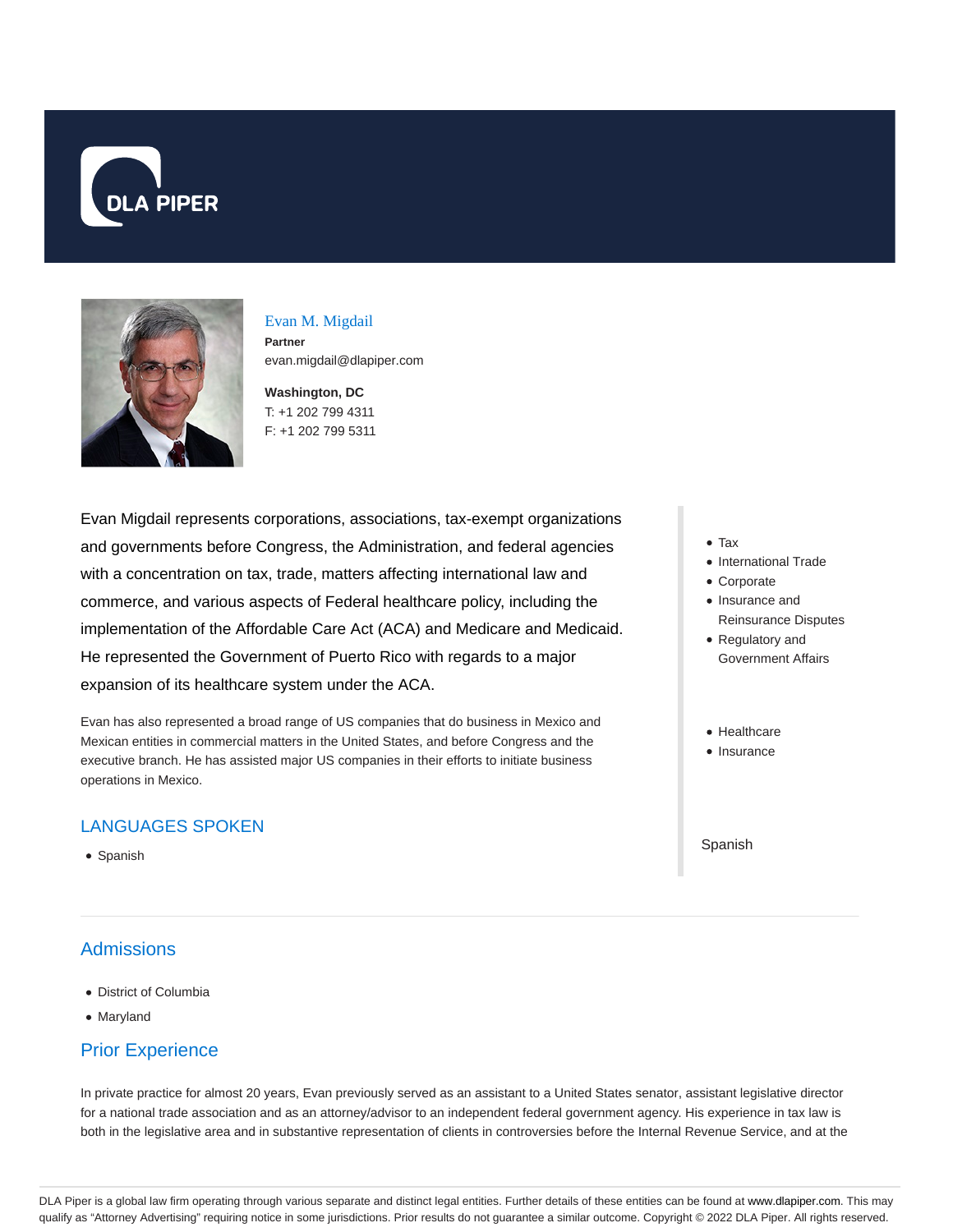highest policymaking levels at the Department of the Treasury.

### **Education**

- J.D., Villanova University 1979
- B.A. and M.A., University of Pennsylvania 1976 summa cum laude

#### **Courts**

- United States Court of Appeals for the District of Columbia Circuit
- United States Court of Appeals for the Fourth Circuit
- United States Tax Court

#### INSIGHTS

#### **Publications**

**Implications of recent Treasury Green Book tax proposals**

29 March 2022 Taken together, the Treasury Department concludes that the proposals would raise more than \$2.5 trillion over the ten-year budget cycle.

**House tax proposal: significant statutory changes include raising corporate rate, overhauling international taxation system**

21 September 2021 While the Senate is likely to cut back on some of the proposals, tax increases for business and individuals are expected to be enacted by Thanksgiving.

**Biden Administration "Green Book" tax proposals would affect private investment funds if enacted**

9 June 2021 The Green Book incorporates changes from the American Jobs Plan and American Families Plan.

**COVID-19 Phase 4 limited legislative relief, tax extenders, and what else to expect in the near term**

#### 28 December 2020

The 2020 year-end "omnibus" package contains a number of tax provisions designed to help employers deal with the impact of the pandemic on their business operations, including their workforce, largely consisting of enhancements and adjustments to CARES Act provisions.

**The new economic aid to hard-hit small businesses, nonprofits, and venues…what is in it for businesses?**

#### 22 December 2020

From US\$284 billion in PPP loans to tax deductions and tax credits for sick leave; stimulus funds will help make the winter not so chilly

DLA Piper is a global law firm operating through various separate and distinct legal entities. Further details of these entities can be found at www.dlapiper.com. This may qualify as "Attorney Advertising" requiring notice in some jurisdictions. Prior results do not guarantee a similar outcome. Copyright @ 2022 DLA Piper. All rights reserved.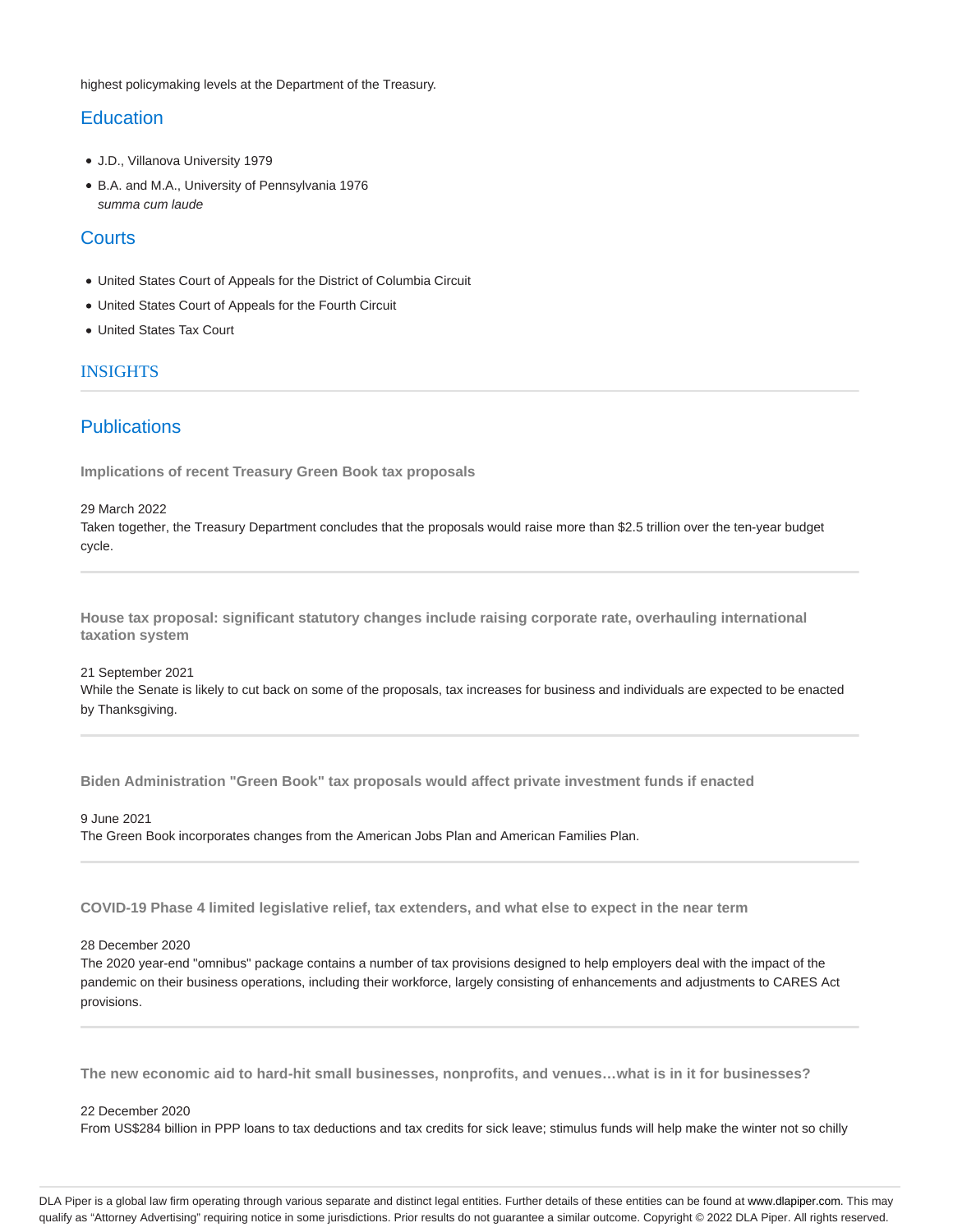**CARES Act update: US Treasury Department issues guidance allowing buyers to claim employee retention tax credits if target company had a PPP loan**

18 November 2020

The guidance removes some of the potential loss of the ERC in merger transactions involving entities that received PPP loans.

**The Camp US tax reform proposal: what's inside?**

28 FEB 2014

We analyze key provisions of this massive proposal.

**In the tax reform crosshairs: the advertising deduction**

4 DEC 2013

**Is Congress postponing the tax reform debate?**

15 NOV 2013

**Congressional budget talks – an opportunity to advance tax reform?**

21 OCT 2013

**Events moving fast in Congress: the shape of things to come?**

15 OCT 2013

**As shutdown week 2 approaches, 4 subtle signs of a possible deal**

10 OCT 2013

**Shutdown likely to drag on as issues grow more complicated**

4 OCT 2013

DLA Piper is a global law firm operating through various separate and distinct legal entities. Further details of these entities can be found at www.dlapiper.com. This may qualify as "Attorney Advertising" requiring notice in some jurisdictions. Prior results do not guarantee a similar outcome. Copyright © 2022 DLA Piper. All rights reserved.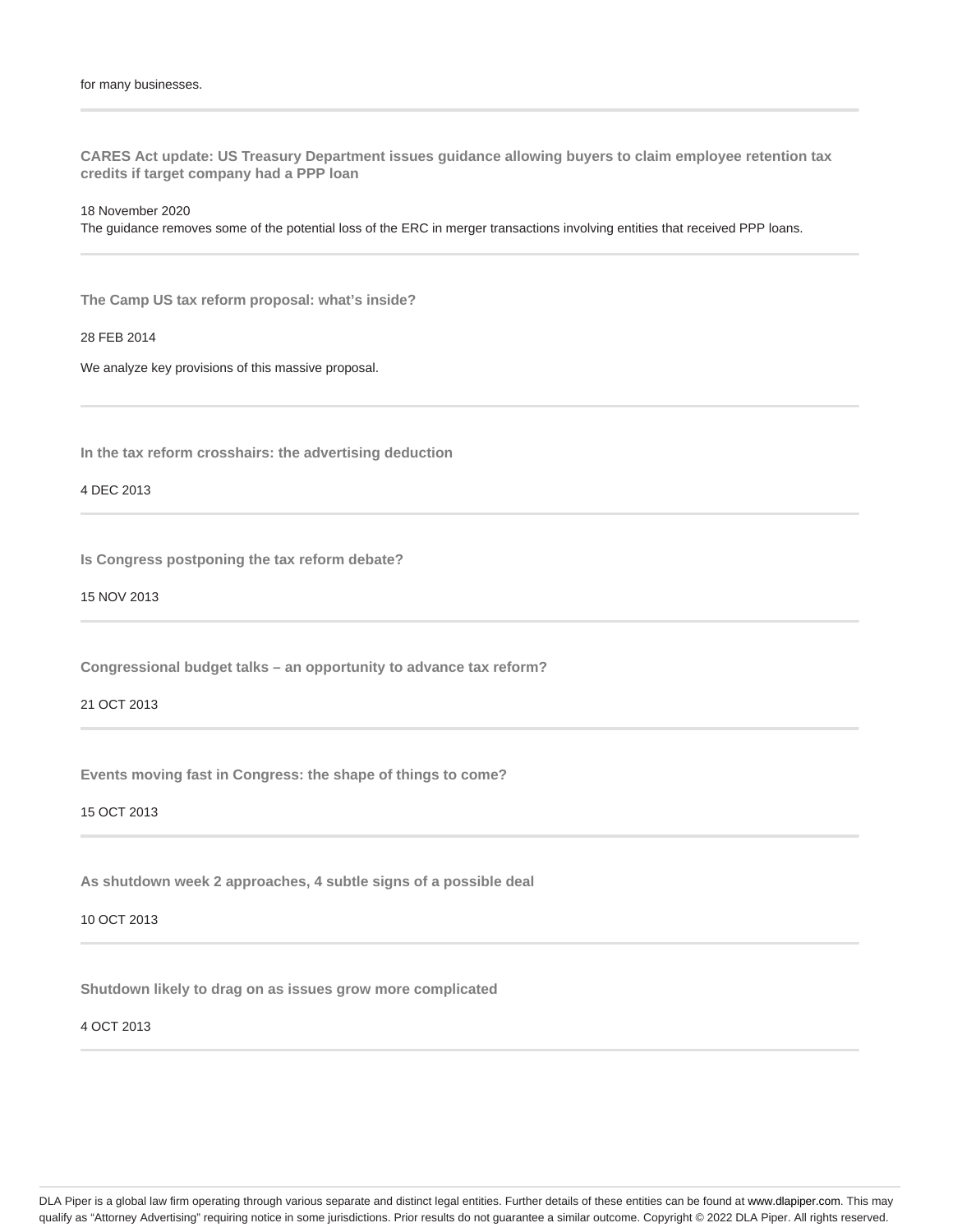**Seeking a consensus around comprehensive tax reform: the latest developments in Congress**

30 SEP 2013

**The state of comprehensive tax reform in Congress – a work in progress**

24 SEP 2013

**Senate Finance Committee White Paper – signal of international corporate tax reforms to come?**

#### 10 MAY 2013

**Emerging Growth and Venture Capital News Winter 2013**

25 JAN 2013

**Administration unveils foreign tax reform proposals**

5 May 2009

### **Events**

#### Previous

**Part 3: The 2020 general election results – implications of tax and economic policy for business**

12 January 2021 | 2:00 - 3:00 ET Webinar

**2020 general election results: Implications for tax and economic policy for business**

2 December 2020 2020 general election results: Implications for tax and economic policy for business Webinar

**2020 general election results: Implications for tax and economic policy for business**

5 November 2020 | 3:00 - 4:00 ET 2020 general election results: Implications for tax and economic policy for business Webinar

DLA Piper is a global law firm operating through various separate and distinct legal entities. Further details of these entities can be found at www.dlapiper.com. This may qualify as "Attorney Advertising" requiring notice in some jurisdictions. Prior results do not guarantee a similar outcome. Copyright © 2022 DLA Piper. All rights reserved.